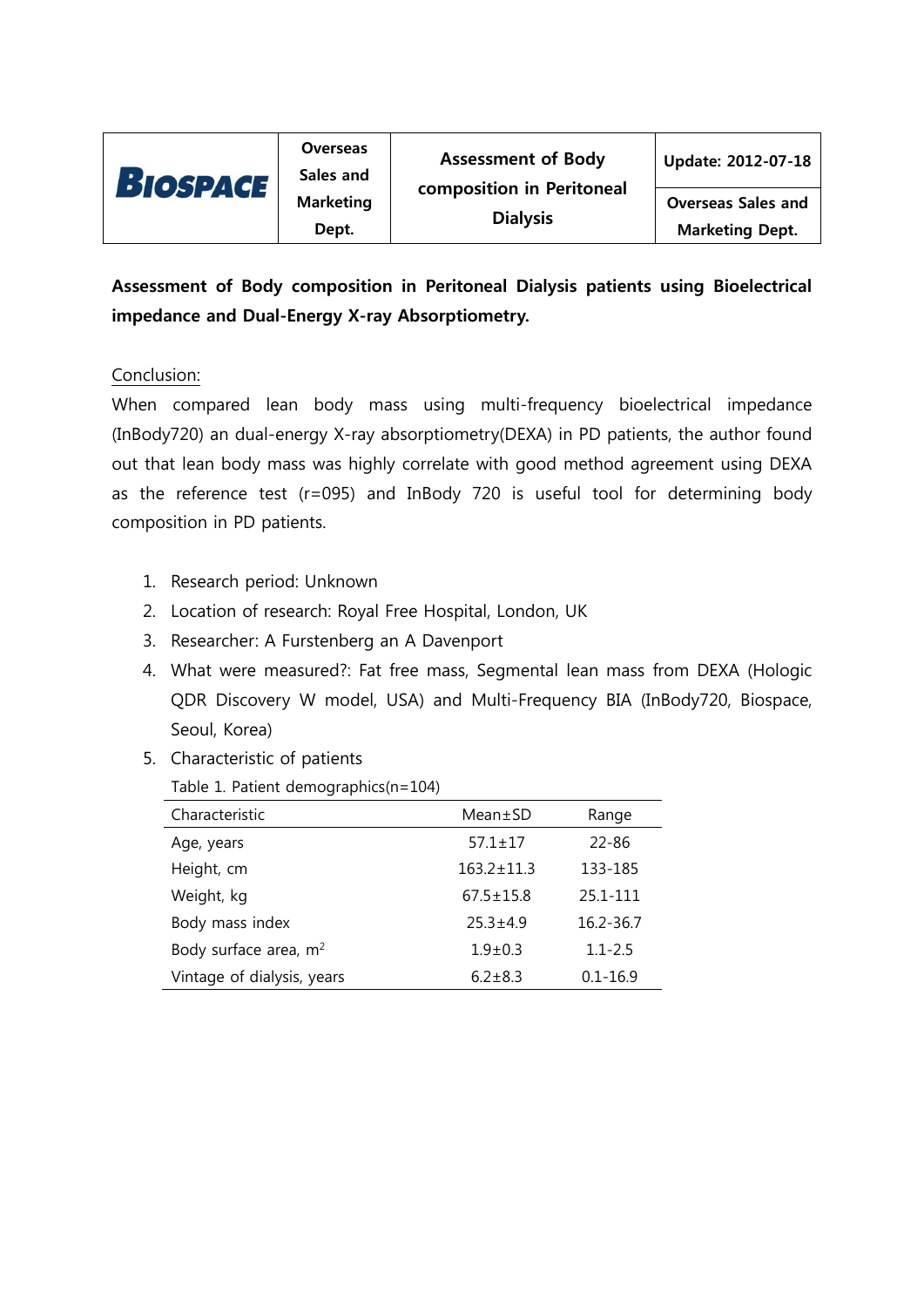#### 6. Results

|                          | <b>DEXA</b><br>$(mean \pm SD)$ | MF-BIA<br>$(mean \pm SD)$ |
|--------------------------|--------------------------------|---------------------------|
| Body weight, kg          | $69.4 \pm 15.0$                | $70.0 \pm 15.0$           |
| Fat-free mass, kg        | $47.6 \pm 11.0$                | $47.5 \pm 11.6$           |
| Fat mass, kg             | $21.8 \pm 8.2$                 | $22.5 \pm 9.4$            |
| % body weight            | $31.0 \pm 8.5$                 | $31.7 \pm 10.3$           |
| Total lean body mass, kg | $45.5 \pm 10.6$                | $44.7 \pm 11.0$           |
| Lean trunk, kg           | $24.0 \pm 5.5$                 | $21.1 \pm 4.9$            |
| Lean left arm, kg        | $2.3 \pm 0.8$                  | $2.5 \pm 0.8$             |
| Lean right arm, kg       | $2.6 \pm 0.8$                  | $2.5 \pm 0.8$             |
| Lean left leg, kg        | $6.4 \pm 1.8$                  | $7.2 \pm 2.0$             |
| Lean right leg, kg       | $6.6 \pm 1.9$                  | $7.2 \pm 2.0$             |
| Bone mineral content, kg | $2.1 \pm 0.5$                  | $2.8 \pm 0.8$             |

Table 2. Patient whole-body and segmental composition measured by DEXA and MF-BIA in 104 stable peritoneal dialysis patients



Fig. 1. Plot of total body FFM by DEXA and by MF-BIA.  $---$ Identity line, - = trendline.

|                | ╯    |               |          |
|----------------|------|---------------|----------|
|                | r    | 95%CI         | P        |
| Fat free mass  | 0.95 | $0.93 - 0.97$ | < 0.0001 |
| Fat mass       | 0.93 | $0.90 - 0.96$ | < 0.0001 |
| Lean Trunk     | 0.90 | $0.86 - 0.93$ | < 0.0001 |
| Lean Left arm  | 0.86 | $0.80 - 0.90$ | < 0.0001 |
| Lean right arm | 0.84 | $0.77 - 0.89$ | < 0.0001 |
| Lean left leg  | 0.89 | $0.83 - 0.92$ | < 0.0001 |
| Lean right leg | 0.90 | $0.85 - 0.93$ | < 0.0001 |

Table 3. Correlation of body composition measurements DEXA vs. MF-BIA

Regarding Fat free mass, MF-BIA Lean body mass (or Fat free mass) was highly correlated with good method agreement using DEXA as the reference test (r=0.95, p<0.0001; bias-0.88kg, 95%CI-1.53 to 0.23kg). Similarly, high correlation and good method agreement were found for fat mass (r=0.93, p<0.0001; bias0.69kg, 95% CI 0.03-1.36kg). Segmental analysis of LBM revealed strong correlations between LBM for trunk, left and right arms and legs (r=0.90, 0.84, 0.86, 0.89 and 0.90, respectively, p<0.0001).

#### 7. Consideration

There are significant correlations between DEXA and MF-BIA but there was a minimal bias on segmental lean body composition for the arms and legs. Also, there was variability in lean mass assessment for the legs compared to the arms and a greater variability in the trunk compared to DEXA.